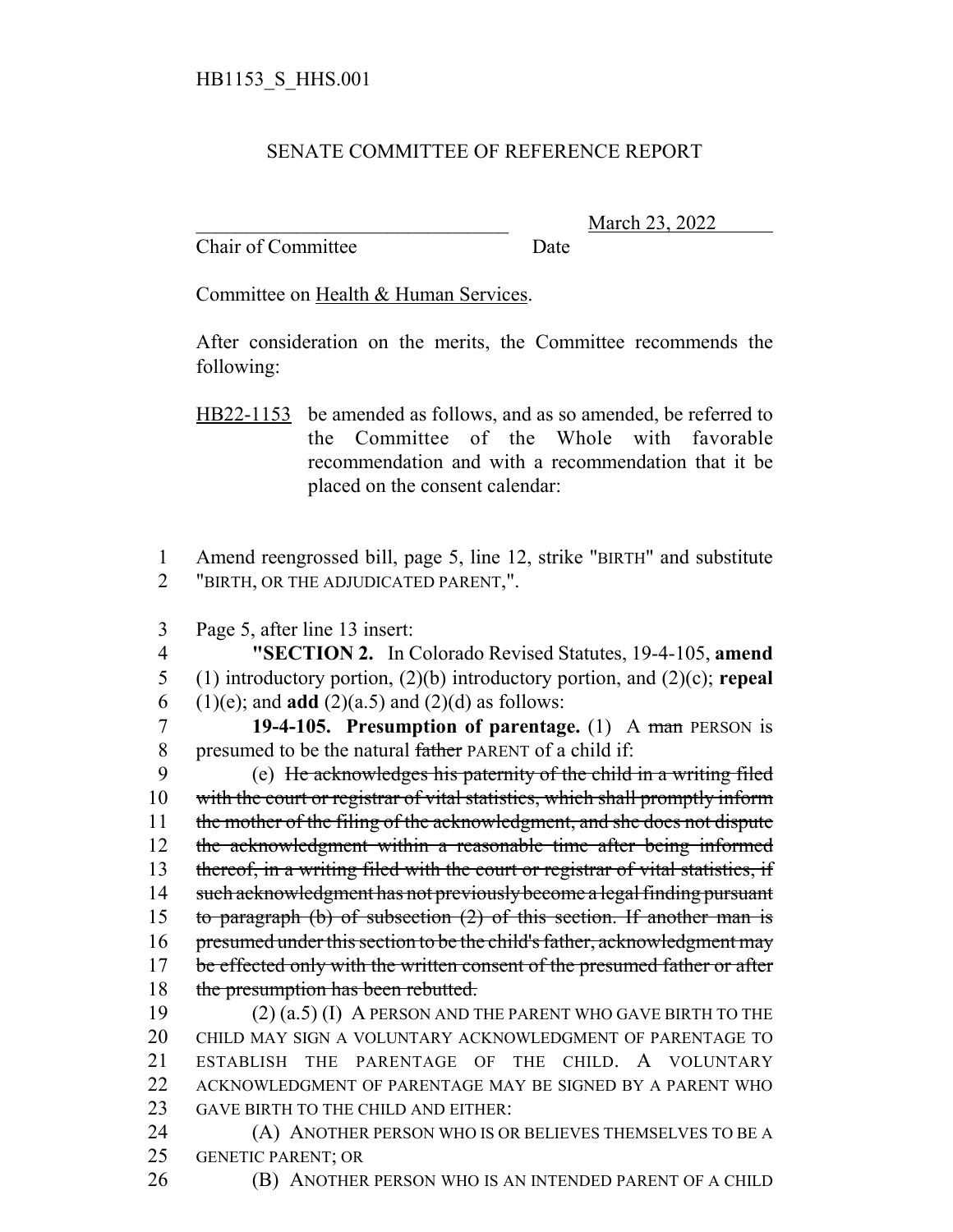CONCEIVED THROUGH ASSISTED REPRODUCTION.

 (II) A MARRIED PERSON OR PERSON IN A CIVIL UNION WHO GIVES BIRTH TO A CHILD MAY ONLY SIGN A VOLUNTARY ACKNOWLEDGMENT OF PARENTAGE WITH A PERSON WHO IS NOT THE MARRIED PERSON'S SPOUSE OR CIVIL UNION PARTNER IF THE SPOUSE OR CIVIL UNION PARTNER SIGNS A DENIAL OF PARENTAGE.

 (b) A duly executed voluntary acknowledgment of paternity shall 8 be considered a legal finding of paternity PARENTAGE TAKES EFFECT ON THE FILING OF THE DOCUMENT WITH THE STATE REGISTRAR OF VITAL STATISTICS AND MAY BE RESCINDED on the earlier of:

 (c) Except as otherwise provided in section 19-4-107.3, a legal 12 finding of paternity A VOLUNTARY ACKNOWLEDGMENT OF PARENTAGE may be challenged in court only on the basis of fraud, duress, or mistake of material fact, with the burden of proof upon the challenger. Any legal 15 responsibilities resulting from signing an AVOLUNTARY acknowledgment 16 of paternity PARENTAGE, including child support obligations, shall 17 continue during any challenge to the finding of paternity PARENTAGE, except for good cause shown.

 (d) EXCEPT AS OTHERWISE PROVIDED IN SUBSECTIONS (2)(b) AND (2)(c) OF THIS SECTION, A VOLUNTARY ACKNOWLEDGMENT OF PARENTAGE THAT COMPLIES WITH THIS SECTION AND SECTION 25-2-112, AND IS FILED WITH THE STATE REGISTRAR OF VITAL STATISTICS, IS EQUIVALENT TO AN ADJUDICATION OF PARENTAGE OF THE CHILD AND CONFERS ON THE ACKNOWLEDGED PARENT ALL RIGHTS AND DUTIES OF A PARENT. THE COURT SHALL GIVE FULL FAITH AND CREDIT TO A VOLUNTARY ACKNOWLEDGMENT OF PARENTAGE THAT IS EFFECTIVE IN ANOTHER STATE, INCLUDING A FEDERALLY RECOGNIZED INDIAN TRIBE, IF THE ACKNOWLEDGMENT WAS IN A SIGNED RECORD AND OTHERWISE COMPLIES WITH THE LAWS OF THE OTHER STATE OR FEDERALLY RECOGNIZED INDIAN TRIBE.

 **SECTION 3.** In Colorado Revised Statutes, 14-5-316, **amend** (j) as follows:

 **14-5-316. Special rules of evidence and procedure.** (j) A 34 voluntary acknowledgment of paternity PARENTAGE, certified as a true copy, is admissible to establish parentage of the child.

 **SECTION 4.** In Colorado Revised Statutes, 25-2-112.7, **amend**  $37 \quad (1)(a)$  as follows:

 **25-2-112.7. Crime of misrepresentation of material information in the preparation of a birth certificate - definitions.** (1) As used in this section, unless the context otherwise requires:

41 (a) "Birth parent" means a natural parent, by birth, of PARENT WHO GAVE BIRTH TO a child born in this state. "Birth parent" also includes a 43 presumed father or putative father in accordance with the presumptions